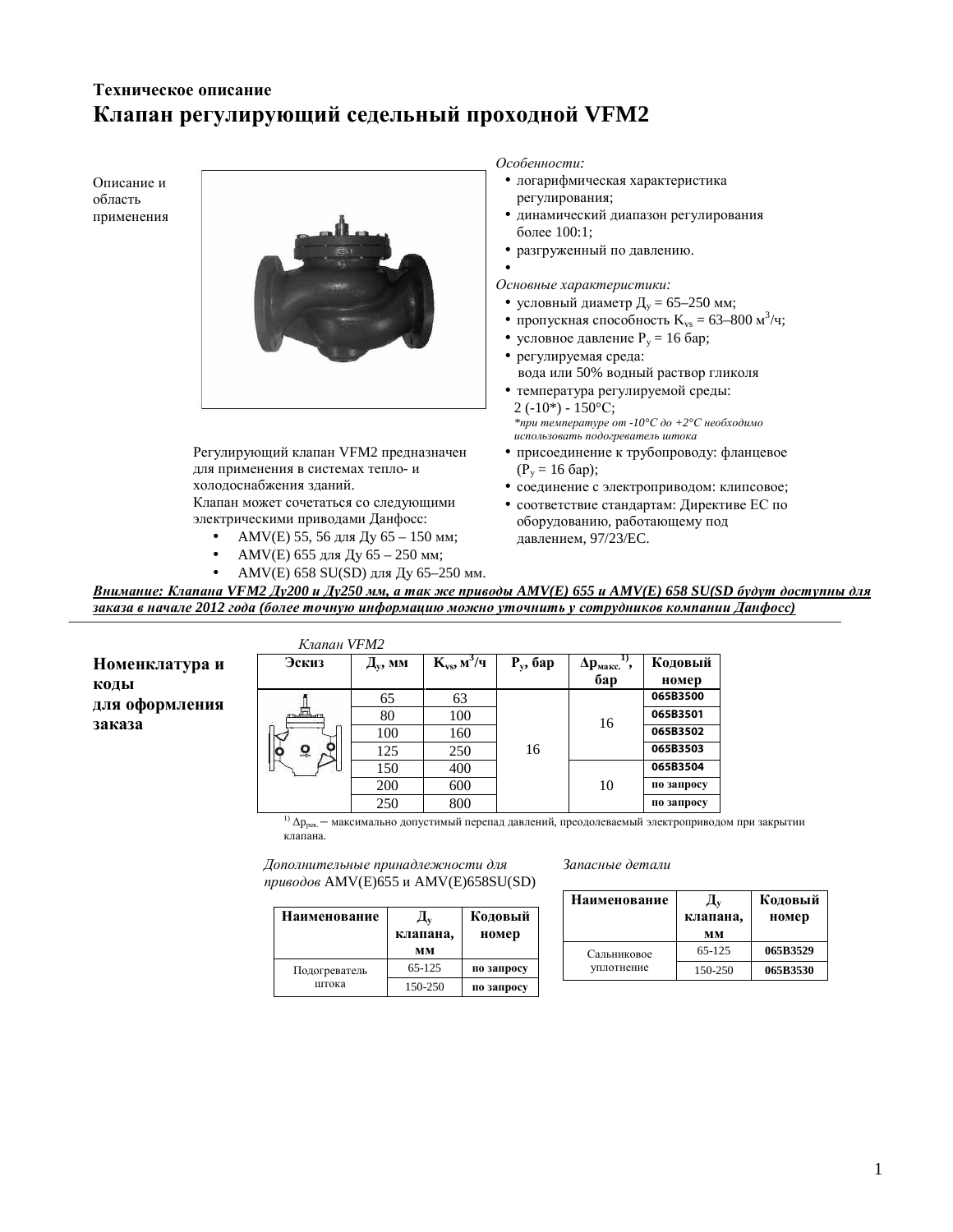### Технические характеристики

| Условный проход Д <sub>у</sub> , мм                                                                       | 65                                               | 80   | 100  | 125         | 150  | 200  | <b>250</b> |
|-----------------------------------------------------------------------------------------------------------|--------------------------------------------------|------|------|-------------|------|------|------------|
| Пропускная способность $K_{vs}$ , $M^3/q$                                                                 | 63                                               | 100  | 160  | 250         | 400  | 600  | 800        |
| Ход штока, мм                                                                                             | 30<br>34<br>40                                   |      |      |             |      |      | 50         |
| Динамический диапазон                                                                                     | Более 100:1                                      |      |      |             |      |      |            |
| регулирования                                                                                             |                                                  |      |      |             |      |      |            |
| Характеристика регулирования                                                                              | Логарифмическая                                  |      |      |             |      |      |            |
| Коэффициент начала кавитации Z                                                                            | 0,45                                             | 0,42 | 0.37 | 0.36        | 0,33 | 0.30 | 0.28       |
| Протечка через закрытый клапан, % от                                                                      | 0,05%                                            |      |      |             |      |      |            |
| $K_{vs}$ не более                                                                                         |                                                  |      |      |             |      |      |            |
| Условное давление Р <sub>у</sub> , бар                                                                    | 16                                               |      |      |             |      |      |            |
| Максимальный перепад давлений для                                                                         | 16                                               |      |      |             |      | 10   |            |
| закрытия клапана $\Delta p_{\text{max}}^{(1)}$ , бар                                                      |                                                  |      |      |             |      |      |            |
| Регулируемая среда                                                                                        | вода или 50% водный раствор гликоля              |      |      |             |      |      |            |
| Температура регулируемой среды Т,<br>$\rm ^{o}C$                                                          | $2(-10^{3})150$                                  |      |      |             |      |      |            |
| Присоединение                                                                                             | Фланцевое, $P_v = 16$ бар по стандарту EN 1092-2 |      |      |             |      |      |            |
| Материалы                                                                                                 |                                                  |      |      |             |      |      |            |
| Корпус клапана и крышка                                                                                   | Серый чугун EN-GJL-250 (GG 25)                   |      |      |             |      |      |            |
| Седло, золотник и шток                                                                                    | Нержавеющая сталь                                |      |      |             |      |      |            |
| Уплотнение сальника                                                                                       |                                                  |      |      | <b>EPDM</b> |      |      |            |
| $^{11}$ Ap максимали по лопустими ий перепал дарлений преодолераемий электроприродом при закритии клапана |                                                  |      |      |             |      |      |            |

3) При температурах от -10°С до +2°С необходимо использовать подогреватель штока

## Условия применения



Зависимость рабочего давления регулируемой среды от температуры

### Характеристика регулирования

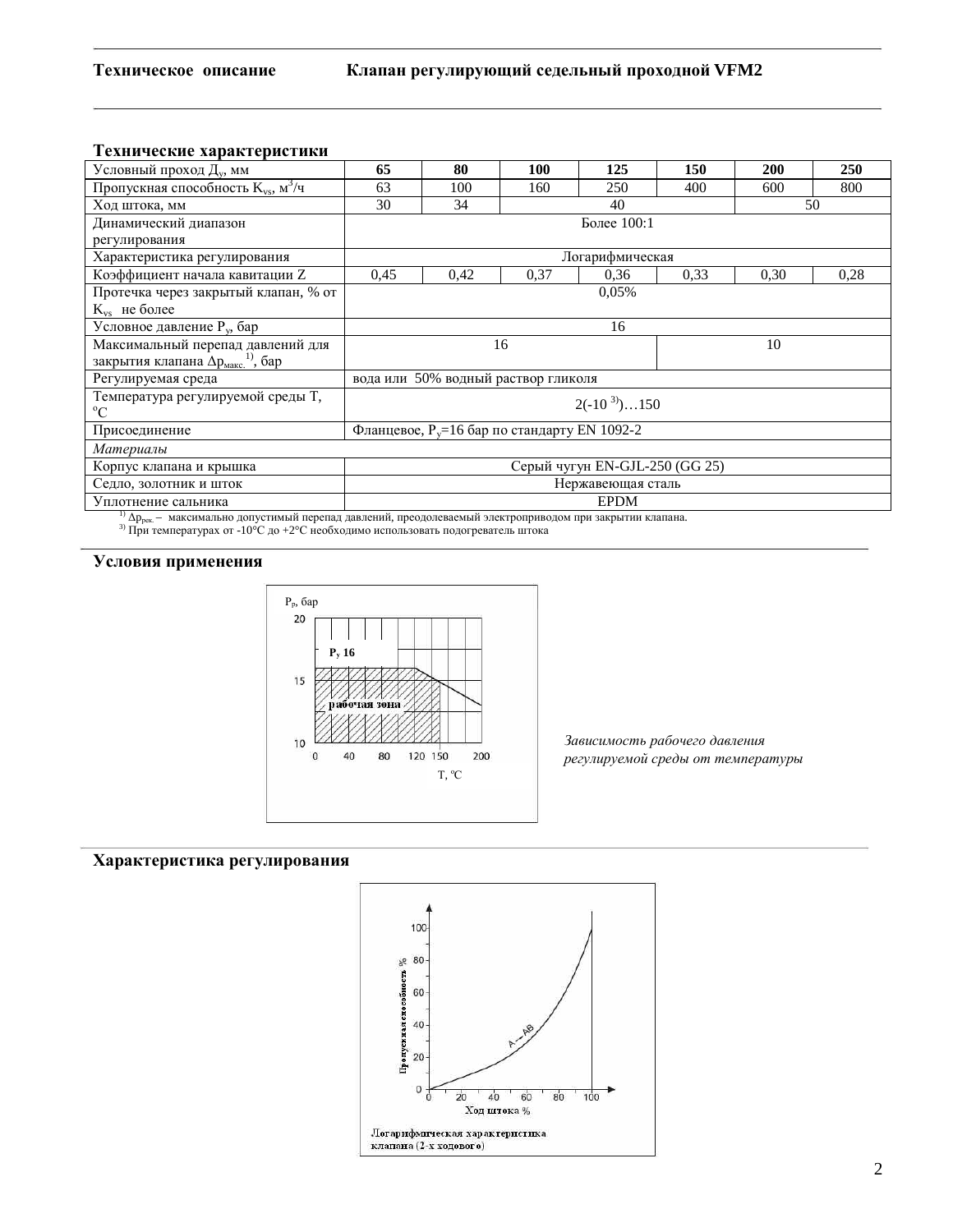#### Клапан регулирующий седельный проходной VFM2 Техническое описание

Монтаж

При монтаже клапана необходимо убедиться, чтобы направление движения регулируемой среды совпадало с направлением стрелки на его корпусе.

Перед монтажом клапана трубопроводная система должна быть промыта, соединительные элементы трубопровода и клапана размещены на одной оси, клапан защищен от напряжений со стороны трубопровода. Клапан может быть установлен:

- в любом положении с **AMV(E) 655 и**  $AMV(E)$  658 SU(SD. (Puc.1) - в любом, кроме положения привода снизу клапана с  $\angle M V(E)$  55 и  $\angle M V(E)$  56. (Рис.2)

Электропривод может быть повернут вокруг своей оси (на 360°) в удобное для обслуживания положение, для чего следует ослабить крепление привода на клапане.



### Утилизация

Перед утилизацией клапан должен быть разобран и его детали рассортированы по материалам.

### Устройство

- 1. Корпус клапана
- 2. Крышка клапана
- 3. Сальник
- 4. Шток
- 5. Золотник
- 6. Седло

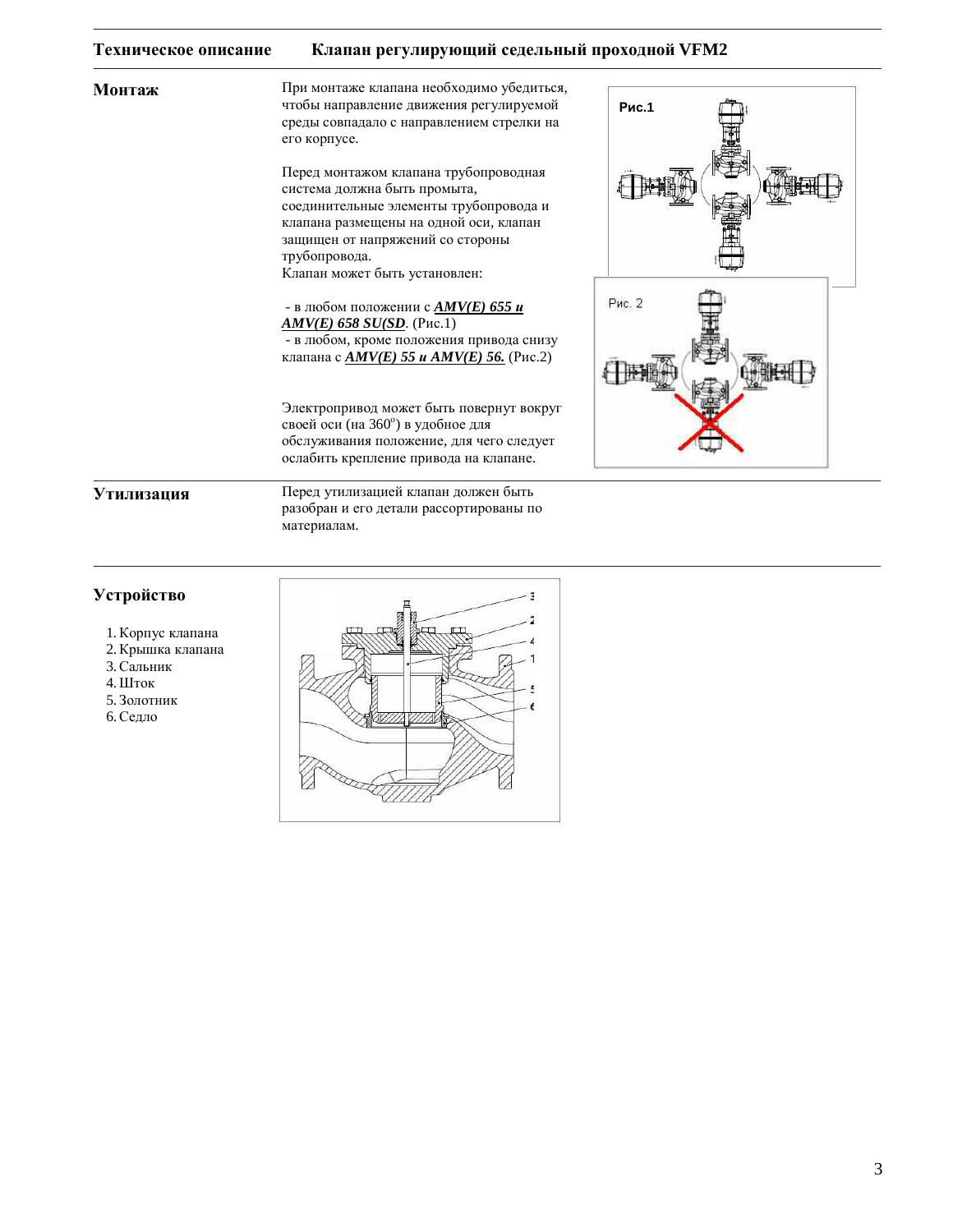

 $\overline{4}$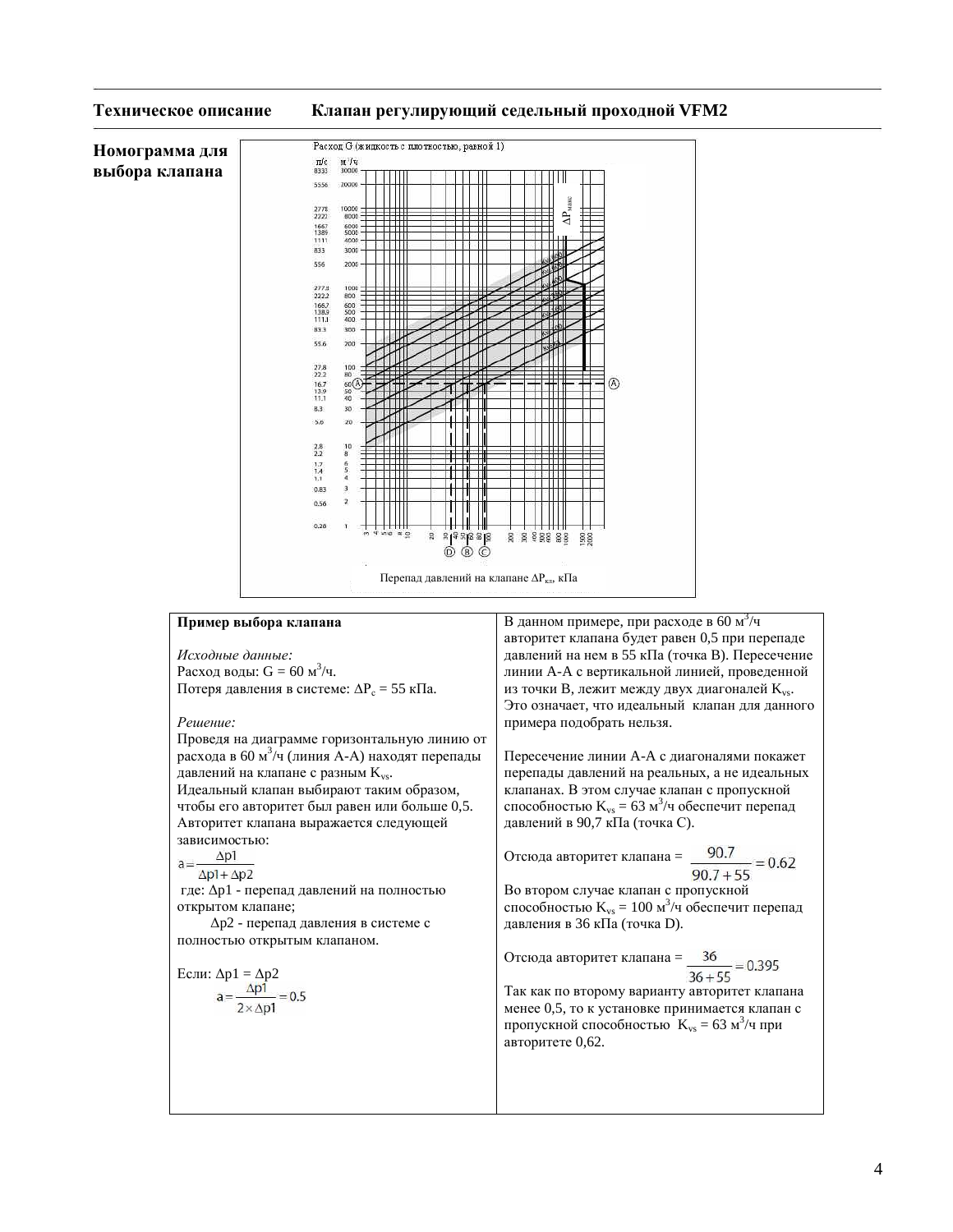# Габаритные и присоединительные размеры